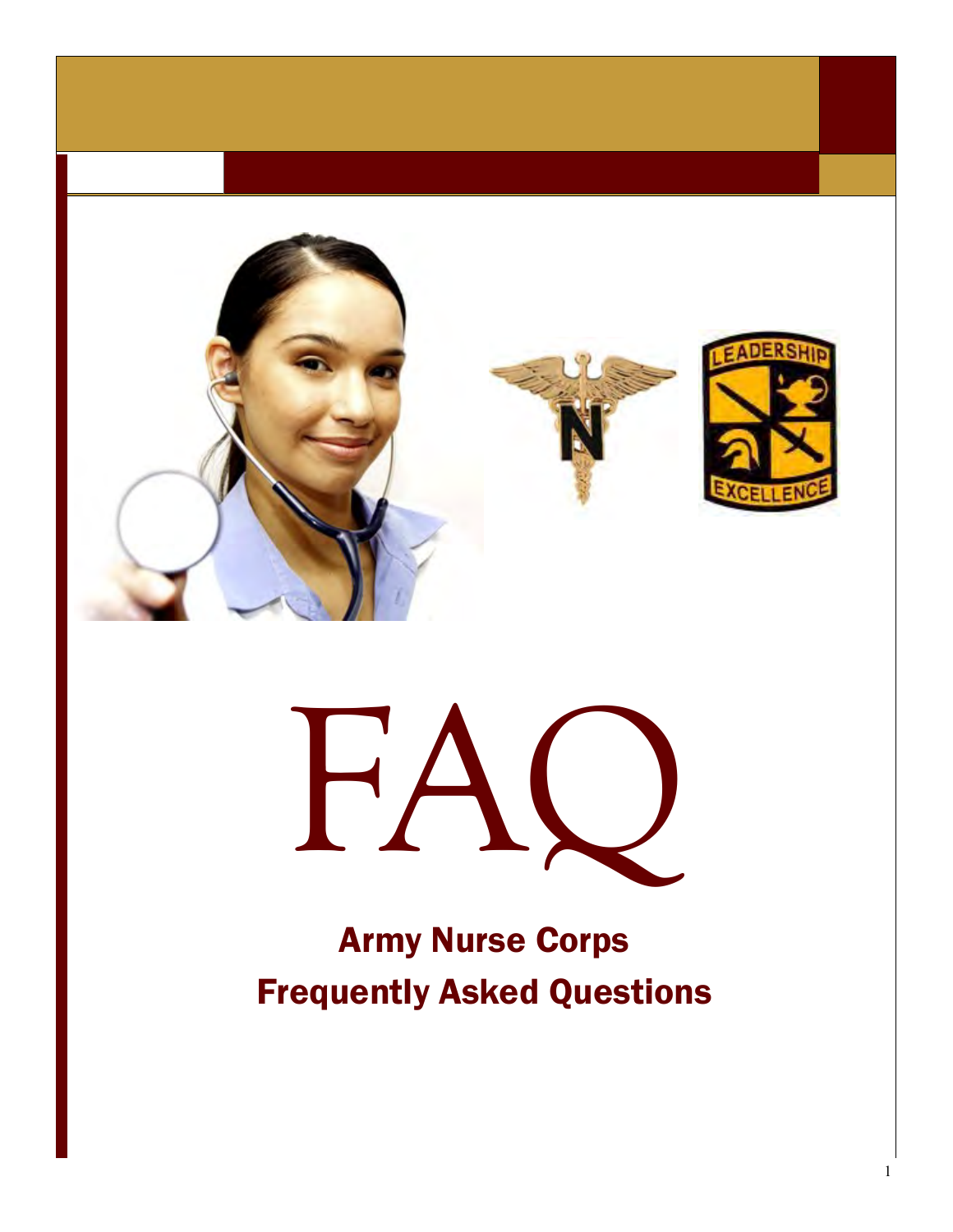#### General Questions and Concerns:

What is Army ROTC? Army ROTC (AROTC) is an elective curriculum you take along with your required college classes. It prepares you with the tools, training, and experiences that will help you succeed in any competitive environment. Along with great leadership training, Army ROTC can pay for your college tuition, too. You will have a normal college student experience like everyone else on campus, but when you graduate, you will be an Officer in the US Army. An Officer earns nearly \$40,000 starting salary, free medical benefits, and 30 days paid vacation annually with unlimited sick days.

How long do I serve as an Army Nurse Officer? You can serve full-time in the Army for 3 years (4 years for scholarship winners). Selected Cadets may choose to serve part-time in the US Army Reserves or Army National Guard while pursuing a civilian career.

Why join AROTC as a nursing student? If you're considering an undergraduate Nursing degree, joining AROTC can enhance your leadership skills and critical-thinking abilities while providing financial support to help make your personal and professional goals a reality. You will also find pride in knowing you are preparing to serve your country as an Army Nurse Corps (ANC) Officer.

Why join the Army Nurse Corps as a nurse? Being a nurse in the Army provides you with opportunities not found in the civilian world. As an Army Nurse and Officer, you will have the respect of your peers and coworkers, as well as opportunities to train and serve in a variety of specialties. The autonomy to practice nursing as part of the Army Health Care Team is unlike most civilian health care facilities. Your professional judgment will be the driving force behind ensuring that all aspects of a patient's care are addressed, and you'll be responsible for initiating coordination of a patient's multidisciplinary care.

What are my obligations to the Army? Accepting an AROTC Nursing scholarship entails signing a contract. This commits you to a total of 8 years. In exchange for 2, 3, or 4 years of college tuition and stipend, the graduate nurse agrees to serve on active duty for at least 4 years. After the "obligation" phase, you may choose to stay on active duty or leave active service. If you choose to leave the service, you would have an additional obligation which can be fulfilled by:

- Army Reserves or National Guard
	- Monthly drills
	- 2 weeks annual training
- Individual Ready Reserve (IRR)
	- No monthly drills
	- Potential to participate in annual training
	- Available incase of national emergency (deployable)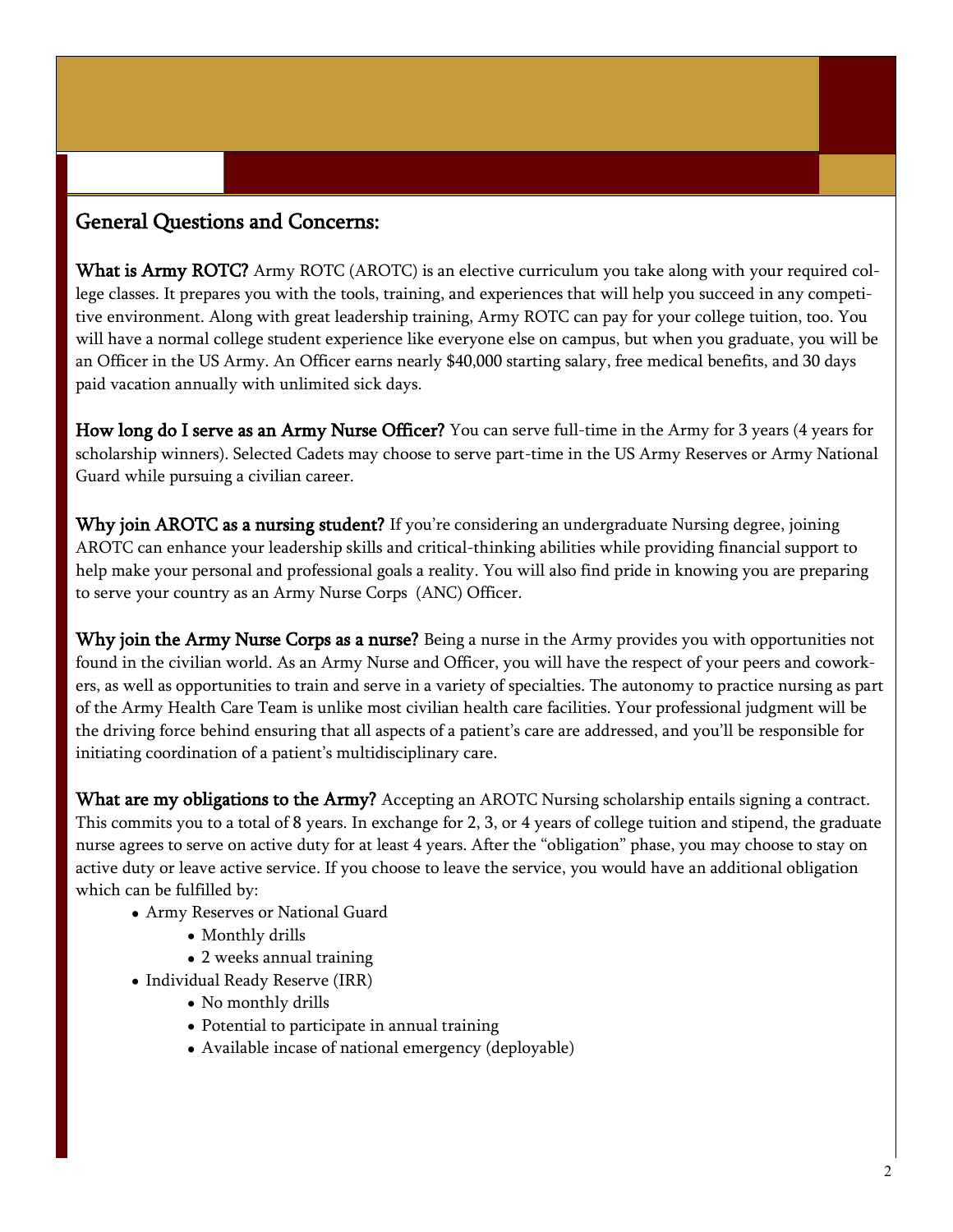## Education/Clinical Training Questions:

What kind of degree must I obtain? All Active Duty ANC Officers are graduates of an accredited BSN program and hold, a minimum, the degree of BSN. The US Army Reserves selects both AND/RNs and BSN/RNs into their service. Once you graduate you must have a full, unrestricted license from any of the 50 states or territories.

What type of scholarship is available and how do I know if I qualify? The AROTC program offers 2, 3, or 4 year scholarships for undergraduate Nursing students. Scholarships pay full tuition, \$1,200 annual book costs, and a monthly tax-free stipend, \$300, \$350, \$450, \$500, based on your academic year. The following criteria must be met to be eligible for scholarship consideration:

- Be a US citizen
- Be between ages 17 and 27 (must be 30 or younger when you graduate)
- Have a high school diploma or equivalent
- Score a minimum of 920 on the SAT or 19 on the ACT
- Have a college GPA of at least 2.5 (must be competitive to progress within the school of nursing program)
- Meet physical standards (must pass the Army Physical Fitness Test (APFT))
- Be medically qualified (must pass an Army physical)
- Agree to accept a commission and serve in the Army on Active Duty of in a Reserve Component (US Army Reserve or National Guard)

What is the Nurse Summer Training Program? The Nurse Summer Training Program (NSTP) is a paid, threeweek "internship" designed to introduce you to the Army Medical Department (AMEDD) and to the roles and responsibilities of an ANC Officer. Under the supervision of an experienced ANC Officer in one of the Army's hospitals throughout the US and Germany, you will obtain hands-on clinical experience that will allow you to hone your clinical skills, develop your problem-solving techniques, and become comfortable with developing your professional skills as a member of the US Army Health Care Team.

What if I want to get my Master's Degree? The Army has a wonderful opportunity for those that wish to continue their educational training. Each year, Army nurses are selected to attend fully funded graduate training via the Long Term Health Education & Training Program. For 2005, 88 nurses were selected to attend either a Master's or Doctoral program. Each nurse will continue to receive their full salary and benefits even though their job is to be a full-time student. The Army will also pay your tuition in full.

What if I want to work in a clinical specialty? The ANC has 6 clinical specialty training courses, in addition to the Master's training programs offered through the Long Term Health Education & Training Program. These specialty courses are offered as 12-16 week, fully funded courses in the following areas: Intensive Care, Emergency, OB/GYN, Psychiatrics, Community Health, and Peri-operative Care.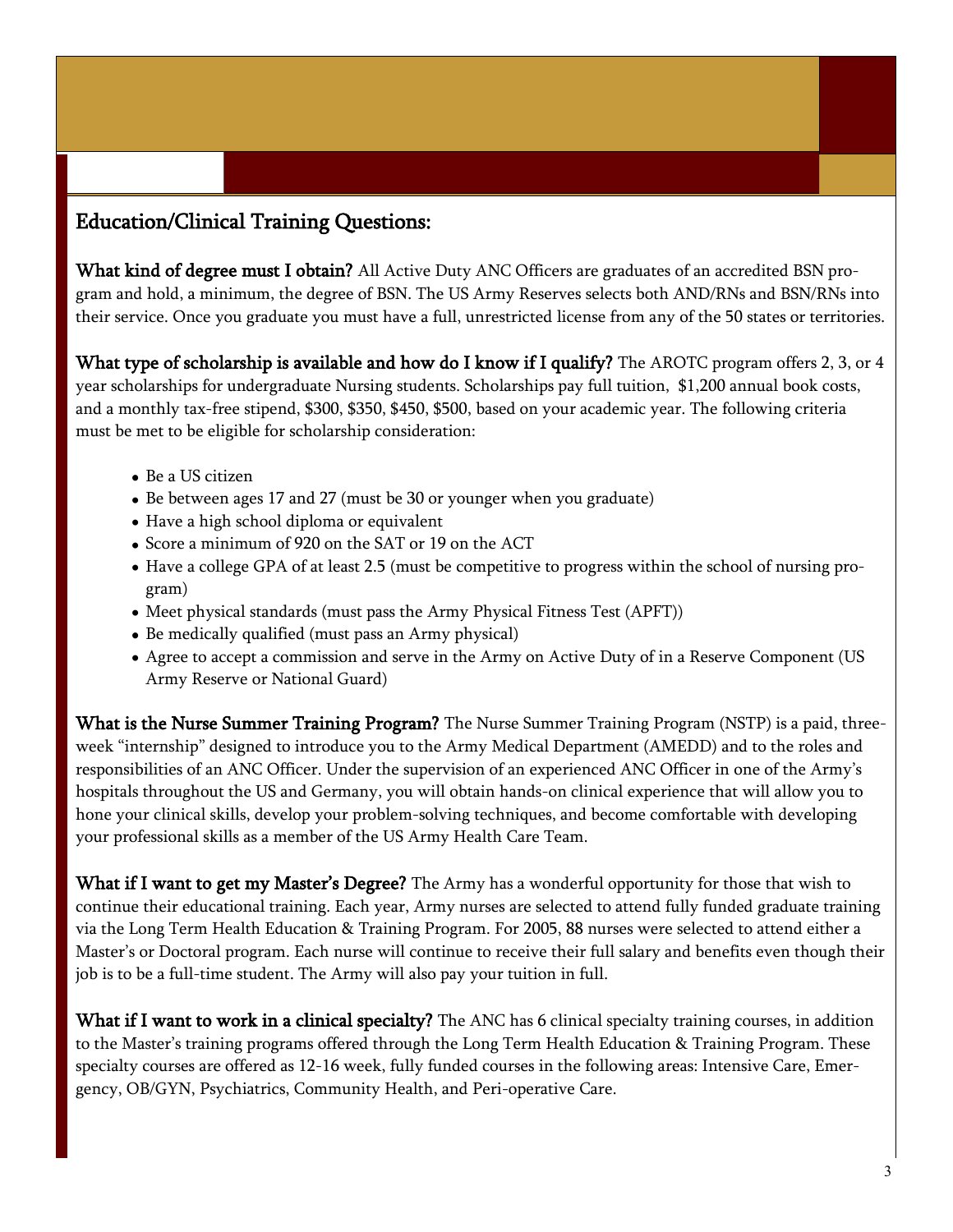## Education/Clinical Training Questions (Continues):

How long is my orientation at the hospital? A new program for Army Nurses who are recent college graduates will help bridge the gap between their academic training and the demands of the clinical environment and prepare them for deployment. The one-year Army Nurse Residency program begins Oct 2009 with more than 100 newly commissioned second lieutenants performing residency at 10 Army medical centers. The program is for new graduates with less than six months of acute care nursing experience. The new four-phase residency program begins with in-processing and a tour of the nurse's respective facility. Next, the nurse will learn organizational rules and information management programs. The last phases consist of clinical practice, working independently and learning deployment skills.

When will I become a charge nurse or head nurse? As soon as you complete orientation, you will begin your training to learn the skills required as a Charge Nurse. Most Army nurses will be able to function at that level by about 6 months of training. The opportunity to become a clinical head nurse varies greatly from hospitals to hospital throughout the Army and there is no set time for gaining this position. You can become a head nurse as early as 3 and as late as 12 years, but most hold the position at the 5-7 year mark and last anywhere from 1-3 years in each position.

#### Military Training Questions:

\_\_\_\_\_\_\_\_\_\_\_\_\_\_\_\_\_\_\_\_\_\_\_\_\_\_\_\_\_\_\_\_\_\_\_\_\_\_

Do I have to go to "Boot Camp?" No. The AROTC program is an Officer commissioning program. "Boot Camp," or Basic Training, is an enlisted Soldier training program. All ANC Officers attend a specialized Officer Basic Leadership Course (OBLC). It is a 10-week school in San Antonio, Texas, where you learn the basics about how to be an Army Officer. There is a limited (3-4 day) field training exercise where you get your first chance to see what an Army Field Hospital looks like. This exercise is a hands-on experience of how medical care is delivered in a field setting. By attending AROTC, you will acquire considerable amounts of knowledge and experience that most Direct Commissioned Officers have not received, and during OBLC this experience will be noted by your leaders.

Will I have to deploy? Army Nurses are an integral part of a medical team that is dedicated to protecting the lives of those who safeguard America. As an Army Nurse, there are possibilities to deploy to areas around the world in support of military operations. These opportunities are sporadic and vary in nature from providing hurricane relief support in the Caribbean to supporting combat operations in Iraq. Even though the media focus on the large number of military members deployed around the world, there are actually very few Army Nurses that are currently deployed and, in a typical year, less than a hundred or so are deployed around the world at any given time.

An overwhelming majority of your time spent as an Army Nurse will be spent as a clinical nurse working in a large, state-of-the-art medical facility. During those rare times that you may be called upon to serve away from your hospital, it will be because it is absolutely essential to have the best medical care in the world available to those in need. Some examples of those needing our expertise are: children who live in a third world country, victims of a natural disaster, and the brave soldier that risk their lives to defend and support freedom.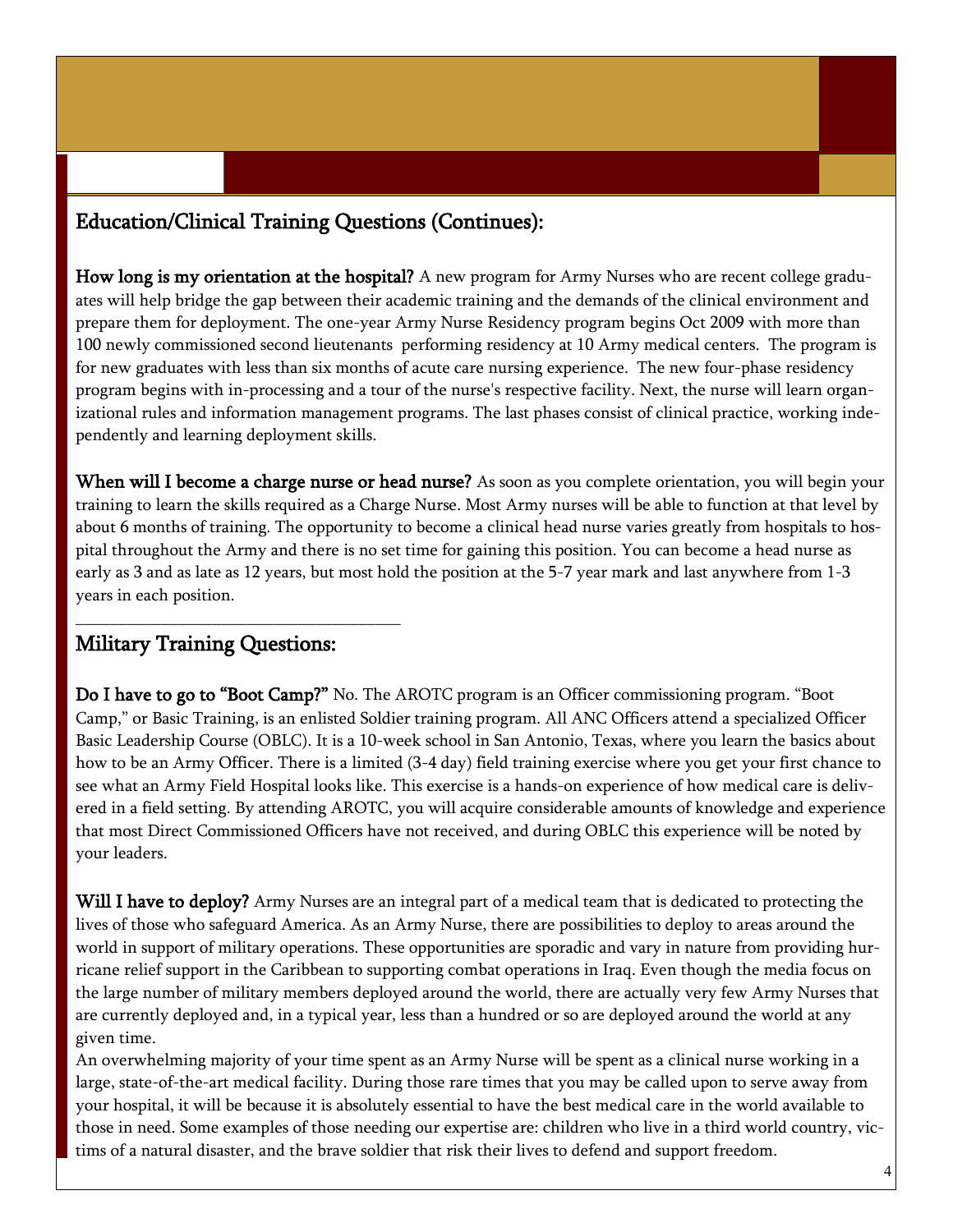# Military Training Questions (Continues):

How much danger will I be in? Although military operations can be extremely hazardous for those folks that are on the front lines, it is actually relatively safe for those supporting elements that are not directly involved in combat operations, such as a hospital. The Army takes great measures to ensure the safety of the medical facilities and personnel assigned to each unit. One Army Nurse was quoted as saying, "I've been an Army Nurse for 10 years. I have deployed overseas to combat areas on two separate occasions and, in my travels, have never felt that the Army has placed me in any more danger than when I drive my car, fly in an airplane or walk alone through downtown at night. There is, without a doubt, a need for medical personnel to be there in order to save lives. This overwhelming need far outweighs the unlikely chance of danger."

What is a "field hospital?" A "field" hospital is what the Army uses as a deployable medical facility. They are basically tents that are moved via rail/ship/truck and set-up by the personnel assigned to each facility. They range in size from 296 to 500 beds and are fully equipped with lights, ac/heating units, running water, dining and laundry/bath facilities. These hospitals are capable of performing life-saving surgeries, emergency care, perioperative care, intensive care, inpatient ward care, x-ray/CT scans, laboratory/blood bank services, dental repair, physical therapy, and pharmaceutical services. When these services are no longer necessary, the hospital is taken down, packed up, and returned to a storage facility until it is needed again.

How often do I have to work out? The Physical Training (PT) schedule is dependent on your ROTC department. PT is usually 3 times per week (Monday, Wednesday, and Friday) and the schedule will be arranged around your clinical class schedule. Once on active duty, Army Nurses work in a hospital and have rotating days/ night shifts that last 8 to 12 hours. Due to 24-hour operations, Army hospitals do not conduct organized PT on a regular basis. Organized PT sessions do occur in May and October each year so all staff can participate in the required Army Physical Fitness Test (AFPT). Therefore, your physical training and preparations for the APFT are done on an individual basis that best fits your work/sleep schedule.

# Personal Life Questions:

\_\_\_\_\_\_\_\_\_\_\_\_\_\_\_\_\_\_\_\_\_\_\_\_\_\_\_\_\_\_\_\_\_\_

What if I want to get married? What happens to my spouse? Many Army Nurses (about 67%) are married and have children. As an Officer, your family will be allowed to move with you to your duty assignment. Of our married Officers, many are married to other service members. If that is the case, there are Army programs available to ensure you and your spouse are located together at an Army post.

Do I have to live in open barracks and use community showers? No. As an Army Officer you will be able to afford comfortable housing, through your Basic Housing Allowance (BAH), either on or near the Army installation to which you are assigned.

5 How often do I have to move? As an Officer, you typically move every 3-4 years. The Army will take care of your moving expenses and provide additional funding for travel, lodging, and meal costs during your move. In addition, a contracted moving agency will come to your house, pack/ship your belongings, deliver them once you found your next home, and remove/unpack all packing materials.